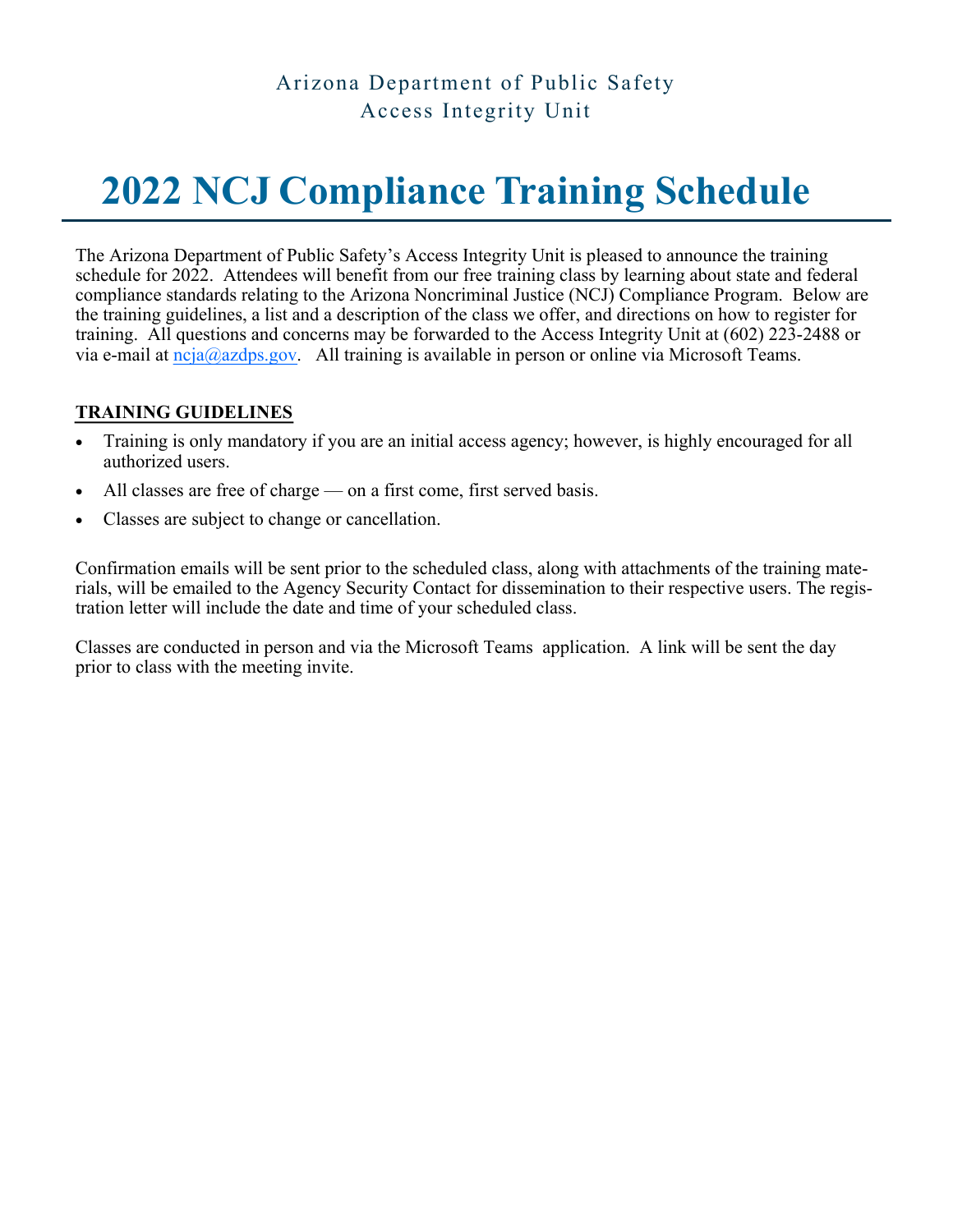### Arizona Department of Public Safety Access Integrity Unit

# **Training Descriptions**

## **Initial Access & NCJ Compliance Training**

All new agencies are required to have at least one representative attend Initial Access & NCJ Compliance Training prior to submitting any fingerprint cards. This training is not required for existing agencies; however, it is recommended if an agency has experienced personnel turnover or agency personnel wish to attend a refresher in order to ensure compliance with current requirements. The persons who attend training should be prepared to share the information learned with other relevant user agency personnel. This training is for the Agency Security Contact and Authorized Personnel– this is NOT the training which is required for all agency Authorized Personnel. Authorized Personnel training requirements are explained in the class. This class is also offered through the Microsoft Teams application via an invite link.

#### *Class Description*

Initial Access & NCJ Compliance Training lasts approximately three hours and covers the basic rules in this guide and provides information on the following:

- How to properly fill out the information on a fingerprint card and inventory sheet.
- Fingerprint submission packet requirements, including fees.
- How to read and interpret criminal justice information/criminal history record information.
- Complying with state and federal requirements associated with noncriminal justice fingerprint criminal history checks
- Outlines the Agency Security Contact's role as the primary user agency liaison and provides guidance regarding user agency regulatory compliance and required documentation.
- Basic privacy and security guidelines for the access, use, handling, and destruction of criminal history record information.
- Advising agencies on the key areas they need to consider when developing policies and procedures for criminal history handling.
- Authorized personnel training requirements and an overview of CJIS Online Security Awareness training.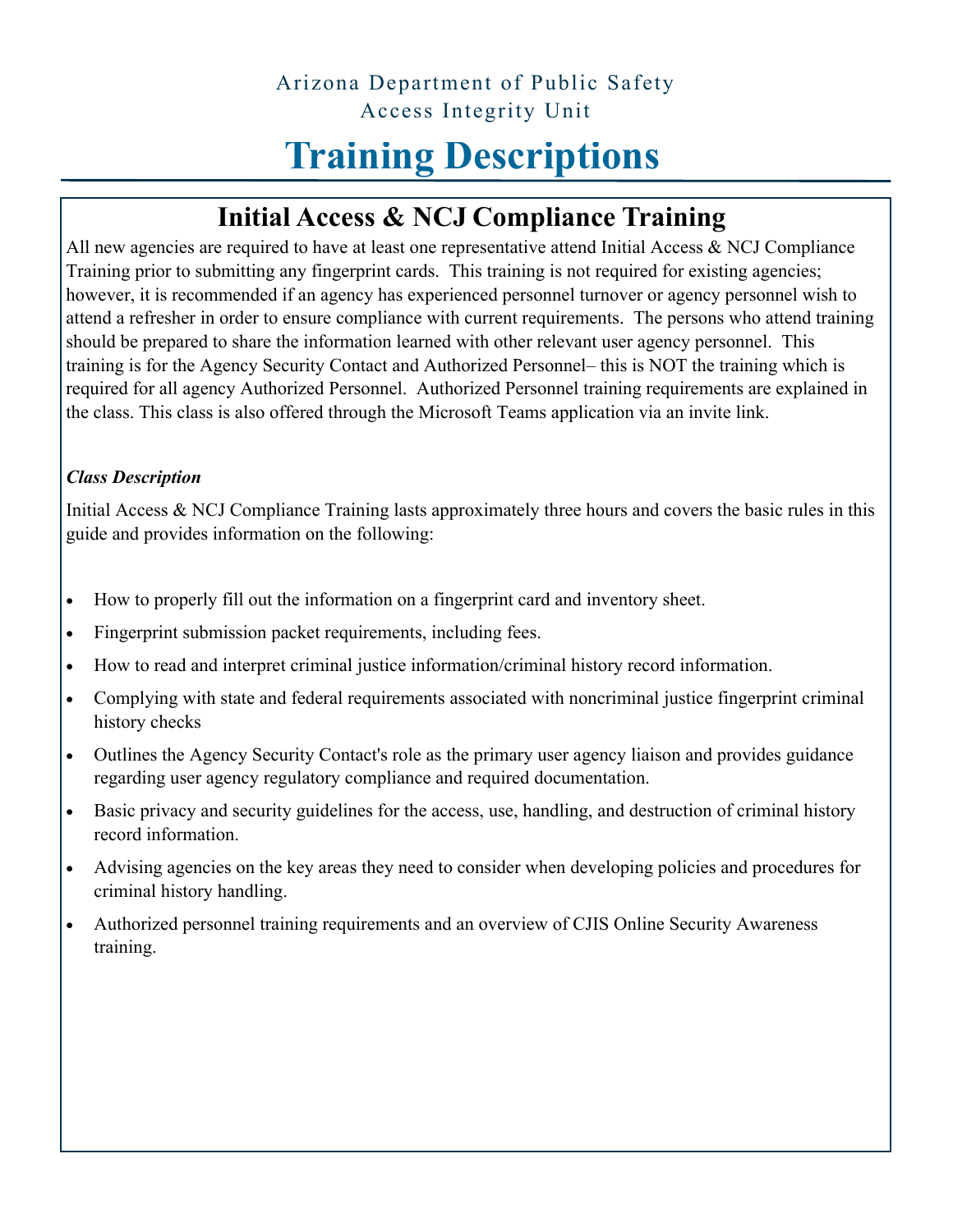# **Training Descriptions**

## **Additional Training Offered by DPS**

The DPS Access Integrity Unit may offer other classes from time to time to address specific agency concerns or attempt to address demand for a special type of refresher training. All current classes will appear on the training schedule and will be announced in the quarterly update email to the ASC.

### **Training Registration Instructions**

Training requests are accepted by the Agency Security Contact (ASC) or Secondary ASC. To make reservations for training, the Agency Security Contact (ASC) should fill out the Training Reservation Form, indicate the class(es) and training date(s) requested, and return to AIU. Confirmation will be mailed to the ASC.

1. Go to the NCJA Website: [https://www.azdps.gov/services/](https://www.azdps.gov/services/government/ncja) [government/ncja](https://www.azdps.gov/services/government/ncja)



2. Scroll down to: **Noncriminal Justice Compliance Resources/ Forms**

3. Select: NCJA Training Reservation Form

4. Enter the agency information, ASC Name , phone and email. List of attendees, class name, training date and # of attendees.

Send completed form to:

Arizona Department of Public Safety Access Integrity Unit ATTN: Noncriminal Justice Compliance P.O. Box 6638 | MD 3160 Phoenix, AZ 85009-6638

Or by Fax: (602) 223-2926 ATTN: AIU Noncriminal Justice Compliance

Or by Email:  $ncja(\partial_0 azdps.gov)$